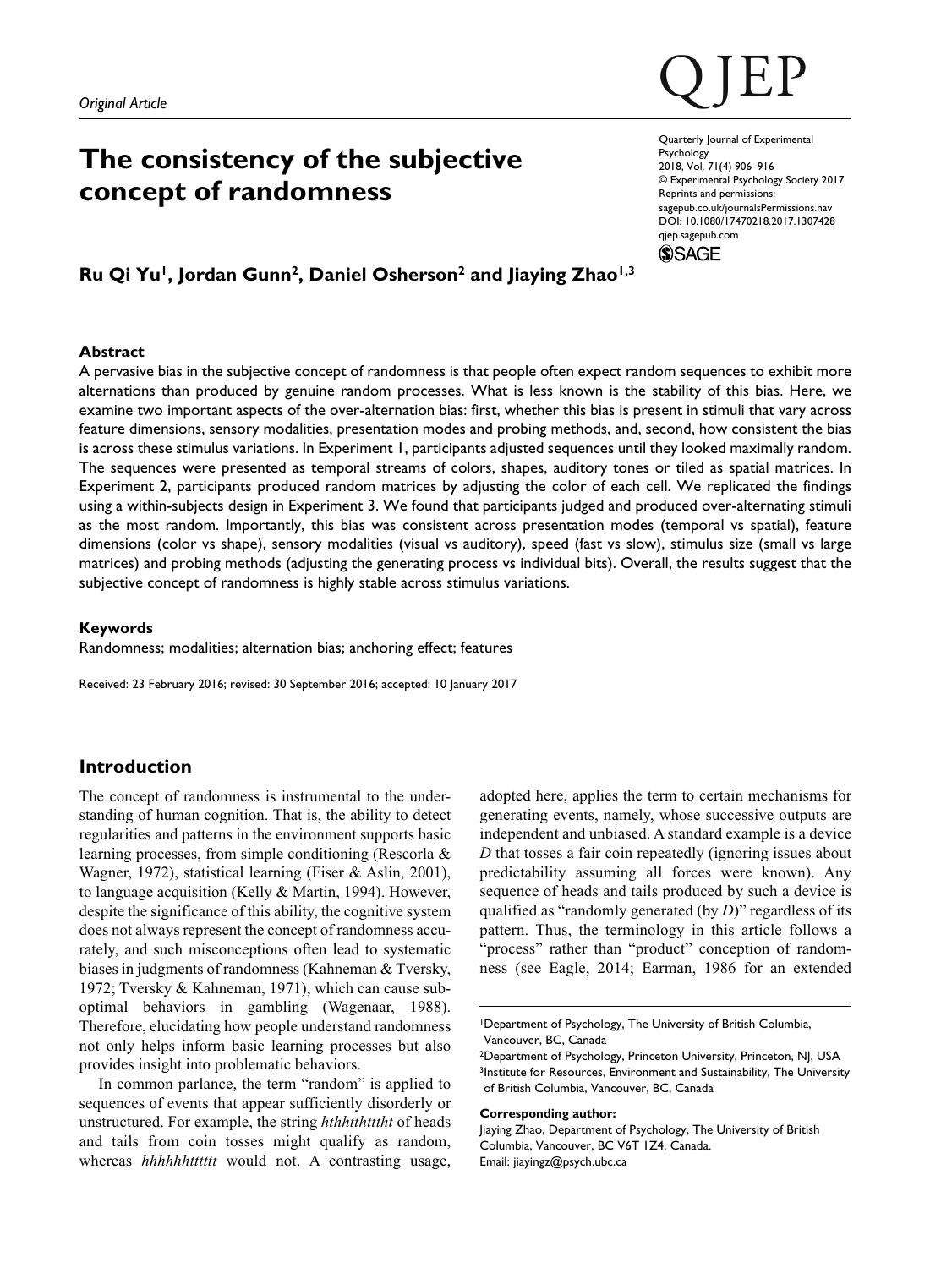discussion between the two approaches). Specifically, in our usage, a "random" stimulus (or pattern) is an object that has been produced by a random process. Non-random stimuli are defined as productions from a distorted random source.

The randomness of the coin flipper *D* can be compromised in various ways, for example, by making one of its two outcomes more likely than the other. Instead of introducing a bias to the probabilities of the two outcomes, here we consider deviations from stochastic independence by allowing previous flips to influence the next one while maintaining the equal frequency of the two outcomes. This allows us to identify the lay conception of randomness along a continuum. Specifically, for each number *p* in the unit interval (from 0 to 1), let *D*(*p*) generate a sequence of bits consisting of 0s and 1s as follows:

Sequence generation using the device  $D(p)$ : An unbiased coin toss determines the first bit. Suppose that the n<sup>th</sup> bit has been constructed (for  $n \ge 1$ ). Then with probability p the  $n+1$ <sup>st</sup> bit is set equal to the opposite of the n<sup>th</sup> bit; with probability  $1 - p$ the  $n+1$ <sup>st</sup> bit is set equal to the n<sup>th</sup> bit. Repeat this process to generate a sequence of any length.

This procedure was first introduced by Zhao, Hahn, and Osherson (2014). It can be seen that *D*(0.5) is a genuinely random device. For  $p<0.5$ ,  $D(p)$  tends to repeat itself, resulting in long runs, whereas for  $p > 0.5$ ,  $D(p)$  tends to alternate. In particular,  $D(0)$  is uniform, either  $0000$ ... or 1111 . . . , while *D*(1) consists of perfectly alternating bits, either 0101 . . . or 1010 . . . The expected proportion of each bit is 50%, for all  $p \in (0, 1)$ , although, empirically, the output might deviate from 50%; however, such deviations should be small and random. For any sequence produced by  $D(p)$ , the expected proportion of alternation—called the "switch rate"—is *p*. The switch rate of any sequence is calculated by the number of switches between two successive bits divided by the total number of bits in the sequence minus one. For example, the switch rate of the sequence of 11111 or 00000 is 0, and the switch rate of 01010 is 1.

Admittedly, there may be discrepancies between the observed switch rate of the sequences produced by the generating process *D*(*p*) and the intended switch rate (*p*). Here, we ran two simulations demonstrating the nature of this discrepancy. For each of the five intended switch rates—0.1, 0.3, 0.5, 0.7 and 0.9—we produced 1000 binary sequences. The length of each sequence was 100 bits for the first simulation (Figure 1a) and 6400 bits for the second simulation (Figure 1b). We calculated and plotted the observed switch rate of the produced sequences.

Figure 1 shows the distribution of the observed switch rates for 100-bit sequences and 6400-bit sequences across the five levels of intended switch rates. For both types of sequences, there was a normal distribution of the observed switch rates, suggesting that the average observed switch rate matched the intended switch rate, and it was equally likely for the observed switch rate to be higher or lower than the intended switch rate. Moreover, the variance in the observed switch rate was smaller for 6400-bit sequences than for 100-bit sequences.

A large body of research on randomness perception has revealed a pervasive bias in people's concept of "random." That is, people often expect random sequences to exhibit greater alternations than typically produced by random devices, or in our terms, *p*>0.5 (Falk & Konold, 1997; Kahneman & Tversky, 1972; Lopes & Oden, 1987; Nickerson & Butler, 2009; Wagenaar, 1972; for reviews on theoretical analysis of major experimental findings, see Bar-Hillel & Wagenaar, 1991; Oskarsson, van Boven, McClelland, & Hastie, 2009).

The over-alternation bias has been typically examined using judgment or production paradigms (e.g., Kahneman & Tversky, 1972; Wagenaar, 1972), where participants either judged how random a sequence appeared or produced a sequence as if it were generated by a random process. The over-alternation bias is consistent with the gambler's fallacy (Kahneman & Tversky, 1972; Reuter et al., 2005; Wagenaar, 1988) and could be driven by limitations in working memory (Baddeley, 1966; Hahn & Warren, 2009; Kareev, 1992).

However, most studies in the past have primarily used visual stimuli (e.g., 0011 or HHTT) to represent random sequences. Thus, the over-alternation bias found in these studies may be driven by constraints in the visual system. Currently, it is unknown how this bias manifests in different modalities and how the expression of the bias is influenced by specific task demands. Thus, to assess whether the overalternation bias is a domain-general phenomenon, it is crucial to examine the bias across different sensory modalities (e.g., visual or auditory), stimulus feature dimensions (e.g., color or shape), presentation modes (e.g., temporal or spatial) and tasks (e.g., judgment or production). If the bias is consistent across different domains, this would suggest that people have a stable concept of randomness, robust to different task requirements and sensory processing constraints. On the other hand, any inconsistency would imply that the expression of the randomness concept depends on the elicitation method and the modality in which it is expressed.

The primary goal of this study is, thus, to examine the subjective concept of randomness across multiple domains. This will offer insights into the stability or consistency of the over-alternation bias. In Experiment 1, participants observed a sequence of bits produced by *D*(*p*) for as long as they wanted. They were asked to adjust the sequence by increasing the likelihood of alternations or the repetitions of the bits to make the sequence look maximally random. In other words, they manipulated the switch rate *p* until they were satisfied that the sequence was being generated "randomly." We then measured how close *p* was to 0.5 (genuine randomness). Of principal interest was the stability of the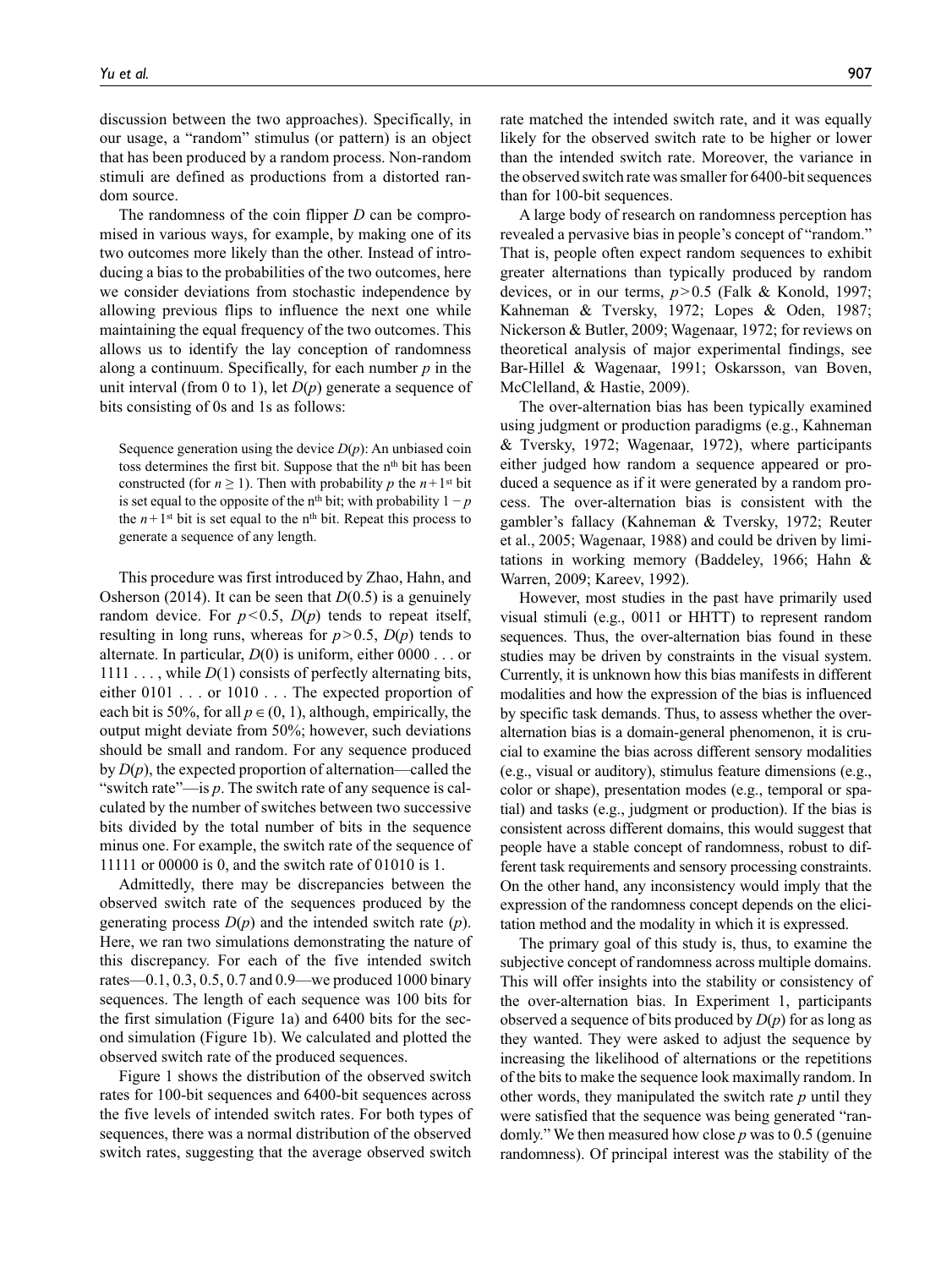

**Figure 1.** Histograms of switch rates in the simulated sequences. (a) Each sequence was 100 bits in length. At each switch rate (0.1, 0.3, 0.5, 0.7 and 0.9), we simulated 1000 sequences. The observed switch rates of the produced sequences showed a normal distribution at each level. (b) Each sequence was 6400 bits in length. At each switch rate (0.1, 0.3, 0.5, 0.7 and 0.9), we simulated 1000 sequences. The observed switch rates of the produced sequences showed a normal distribution at each level with smaller variances.

switch rate across variations in the stimuli that represent the bits generated by *D*(*p*). In Experiment 2, we examined the stability of the switch rate in a randomness production task. We replicated the tasks in Experiments 1 and 2 using a within-subjects design with more statistical power in Experiment 3. The three experiments investigated the consistency of people's randomness concept across stimulus features, modalities, presentations and tasks. A summary of the stimulus conditions is shown in Table 1.

# **Experiment 1**

The goal of this experiment was to examine the subjective concept of randomness across stimulus feature dimensions, sensory modalities and presentation modes.

#### *Participants*

In total, 46 undergraduate students (29 females, mean age=20.7years, standard deviation [*SD*]=2.1) from the University of British Columbia (UBC) participated for course credit. Participants in all experiments provided informed consent. All experiments reported here have been approved by the UBC Behavioral Research Ethics Board.

# *Apparatus*

In all experiments, participants were seated 50 cm from a computer monitor (refresh rate=60Hz) and used stereo headphones for auditory stimuli. Stimuli were presented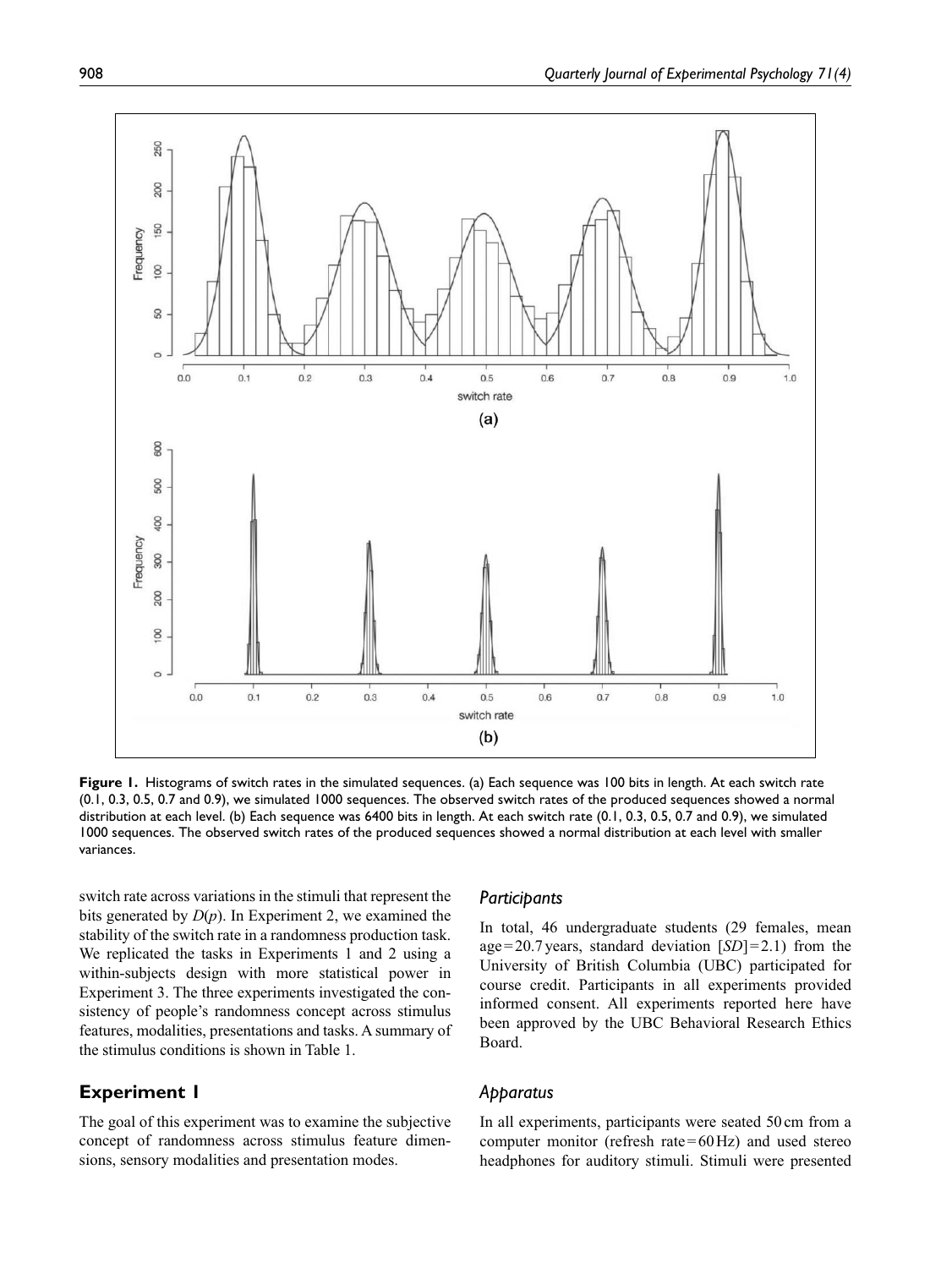| Experiment | Probing method                                                                                      | Starting point                                                                                                                         | Presentation                                               | <b>Features</b>                                                                                                                                           |
|------------|-----------------------------------------------------------------------------------------------------|----------------------------------------------------------------------------------------------------------------------------------------|------------------------------------------------------------|-----------------------------------------------------------------------------------------------------------------------------------------------------------|
|            | Adjust the switch rate in<br>the generating process<br>until the stimulus looks<br>maximally random | The starting point of the stimulus<br>switch rate was randomly<br>determined from 0 (fully<br>repeating) to I (fully alternating)      | Temporal<br>Temporal<br>Temporal<br>Spatial<br>Spatial     | Colored squares: green and blue<br>Black shapes: squares and circles<br>Tones: high and low pitches<br>$10 \times 10$ matrices<br>$80 \times 80$ matrices |
| 2          | Change the color of each<br>cell until the matrix looks<br>maximally random                         | The starting point of the switch<br>rate was 0 (fully repeating)<br>The starting point of the switch<br>rate was I (fully alternating) | Spatial<br>Spatial                                         | $10 \times 10$ matrices<br>$10 \times 10$ matrices                                                                                                        |
|            |                                                                                                     | The starting point of the switch<br>rate was 0.5 (fully random)                                                                        | Spatial                                                    | $10 \times 10$ matrices                                                                                                                                   |
| 3          | <b>Replicating Experiments</b><br>and 2 using a within-<br>subjects design                          | The same as described in<br>Experiments 1 and 2                                                                                        | The same as<br>described in<br><b>Experiments</b><br>and 2 | The same as described in<br>Experiments 1 and 2, except the<br>matrix dimensions are $  x  $<br>and $81 \times 81$                                        |

**Table 1.** Summary of stimulus conditions in Experiments 1 and 2.

and responses were collected using JAVA and Python interfaces.

# *Stimuli*

*Temporal sequences.* There were six temporal trials, each containing a binary sequence. The six trials consisted of two color trials, two shape trials and two auditory trials (Figure 2a). In each color trial, the two bits were represented by a green square (RGB values: 3, 254, 82) and a blue square (RGB values: 6, 32, 244). In each shape trial, the two bits were a black square and a black circle. The square width and the circle diameter subtended 5.1°. In each auditory trial, the two bits were a high tone (pitch: 392Hz) and a low tone (pitch: 262Hz). One bit was presented at a time. For each type of trial, there was one fast trial and one slow trial. In a fast trial, each bit was presented for 400ms and the inter-stimulus interval (ISI) was a blank screen for 200ms. In a slow trial, each bit was again presented for 400ms, but the ISI was 1000ms.

*Spatial matrices.* There were six spatial trials, each containing a matrix. The six trials consisted of three small matrices and three large matrices (Figure 2b). Each matrix was constructed by tiling either vertically or horizontally a sequence of green and blue squares. The large matrix was 80×80, with 6400 bits subtending 14°. The small matrix was  $10\times10$ , with 100 bits subtending 11.3°.

Thus, there were 12 trials in total for each participant, allowing the following comparisons in presentation mode temporal versus spatial, color versus shape, visual versus auditory, fast versus slow and small versus large matrices. These exhaustive comparisons permitted the examination of consistency of randomness judgments across various stimulus domains within the same individual participant.

#### *Procedure*

*Temporal trials.* For each temporal trial, the starting switch rate of the sequence was randomly determined from 0 to 1. Each bit was presented on the screen for 400ms, and the ISI was 200ms for a fast trial and 1000ms for a slow trial. As participants viewed each bit, they were asked to adjust the sequence by clicking on two buttons, one labeled "more repeating" and the other "less repeating," in order to make the sequence maximally random. As soon as the participant pressed a button, the switch rate in the generating process *D*(*p*) changed by a constant amount. Specifically, if the participant pressed on the "more repeating" button, the switch rate in the generating process  $D(p)$  decreased by 0.025; if the participant pressed on the "less repeating" button, the switch rate in the generating process  $D(p)$ increased by 0.025. It was made clear to the participants that by clicking the buttons they were directly altering the generating process *D*(*p*) which determined the overall likelihood of a repeat in the sequence, rather than immediately changing the number of repeats in the sequence. Their goal was to change the generating process  $D(p)$  such that the sequence resembles a fully random sequence. This instruction closely followed the "process" definition of randomness, rather than the "product" definition. Every participant in all three experiments clicked on the buttons to adjust the likelihood of seeing a repeat in the sequence.

While it was possible, although unlikely, for a random process *D*(0.5) to produce an output that looked non-random, we encouraged the participants to take as much time as they needed, to click as many times as they needed and to view as many bits as possible before they made their decision.<sup>1</sup> It is important to note that by altering the generating process, participants did not immediately increase the run length but rather increased the probability of the next bit to repeat the previous bit since run length and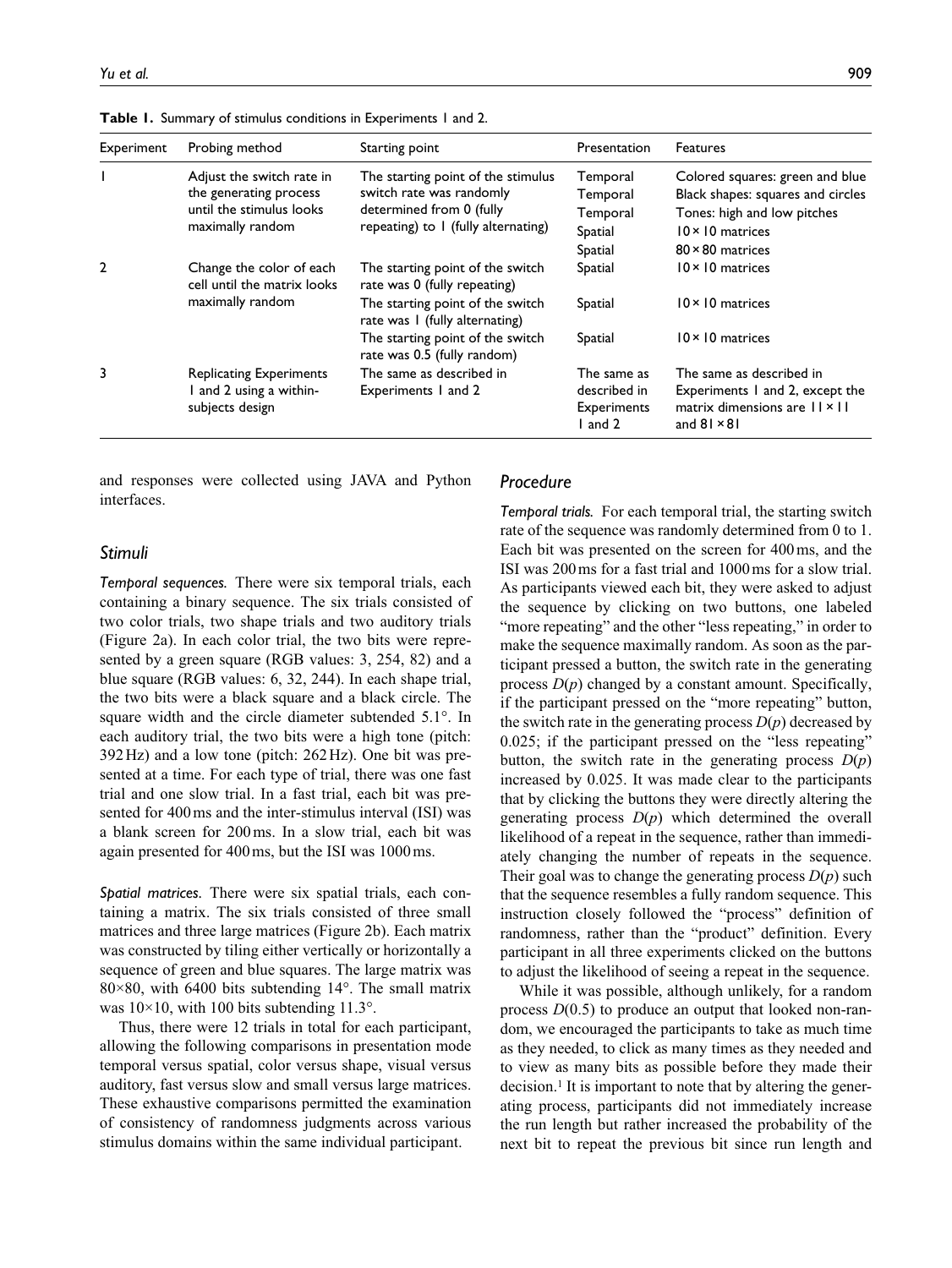

**Figure 2.** Stimuli and results for Experiment 1. (a) Three types of temporal sequences were presented. In the color sequence, the two bits were green and blue squares. In the shape sequence, the two bits were circles and squares. In the auditory sequence, the two bits were high and low tones. Each sequence started with a random switch rate, and participants adjusted the switch rate until the sequence looked maximally random. (b) Two types of matrices were presented, a small 10×10 matrix and a large 80×80 matrix. A fully alternating sequence tiled horizontally or vertically would result in a striped pattern, rather than a checkerboard pattern. Each matrix was generated from a sequence of blue and green squares, tiled vertically or horizontally. Participants adjusted the switch rate of the matrix until it looked maximally random. (c) The switch rate of temporal and spatial trials. (d) The switch rate of each type of temporal and spatial trials. Error bars indicate ±1 between-subjects standard error of the mean (SEM). \**p*<0.05; \*\**p*<0.01.

switch rate independently impact the perception of randomness (Scholl & Greifeneder, 2011). There was no time limit for any trial. When the sequence was rendered maximally random in the judgment of the participant, he or she pressed another button to end the trial, and the switch rate (*p*) of the generating process was recorded; the same was true for the spatial trials described below. The order of the temporal trials was randomized for each participant.

*Spatial trials.* For each spatial trial, the starting switch rate of the sequence was randomly determined from 0 to 1. The tiling (vertical or horizontal) of the sequence in the matrix was randomly determined. Participants were instructed to process the matrix holistically, and we never mentioned horizontal or vertical tilings. We should point out that even though the switch rate along one traversal (e.g., horizontal) was not fully random (e.g., *p*=0.7), the switch rate along the other traversal (e.g., vertical) was expected to be close to 0.5, except for fully repeating or alternating matrices.

Participants were asked to adjust the matrix by clicking on either the "more repeating" or the "less repeating" button to make the matrix look maximally random. As soon as the participant pressed a button, the switch rate of the sequence changed by 0.025 as in the temporal trials, and a new matrix was presented with a randomly determined tiling direction. As with the temporal trials, participants were instructed that by clicking the buttons they were directly altering the generating process *D*(*p*) which determined the overall likelihood of a repeat in the matrix, rather than immediately changing the number of repeats in the matrix. Their goal was to change the generating process  $D(p)$  such that the matrix resembles a fully random matrix.

Participants were encouraged to view each matrix for as long as desired and to make as many adjustments as they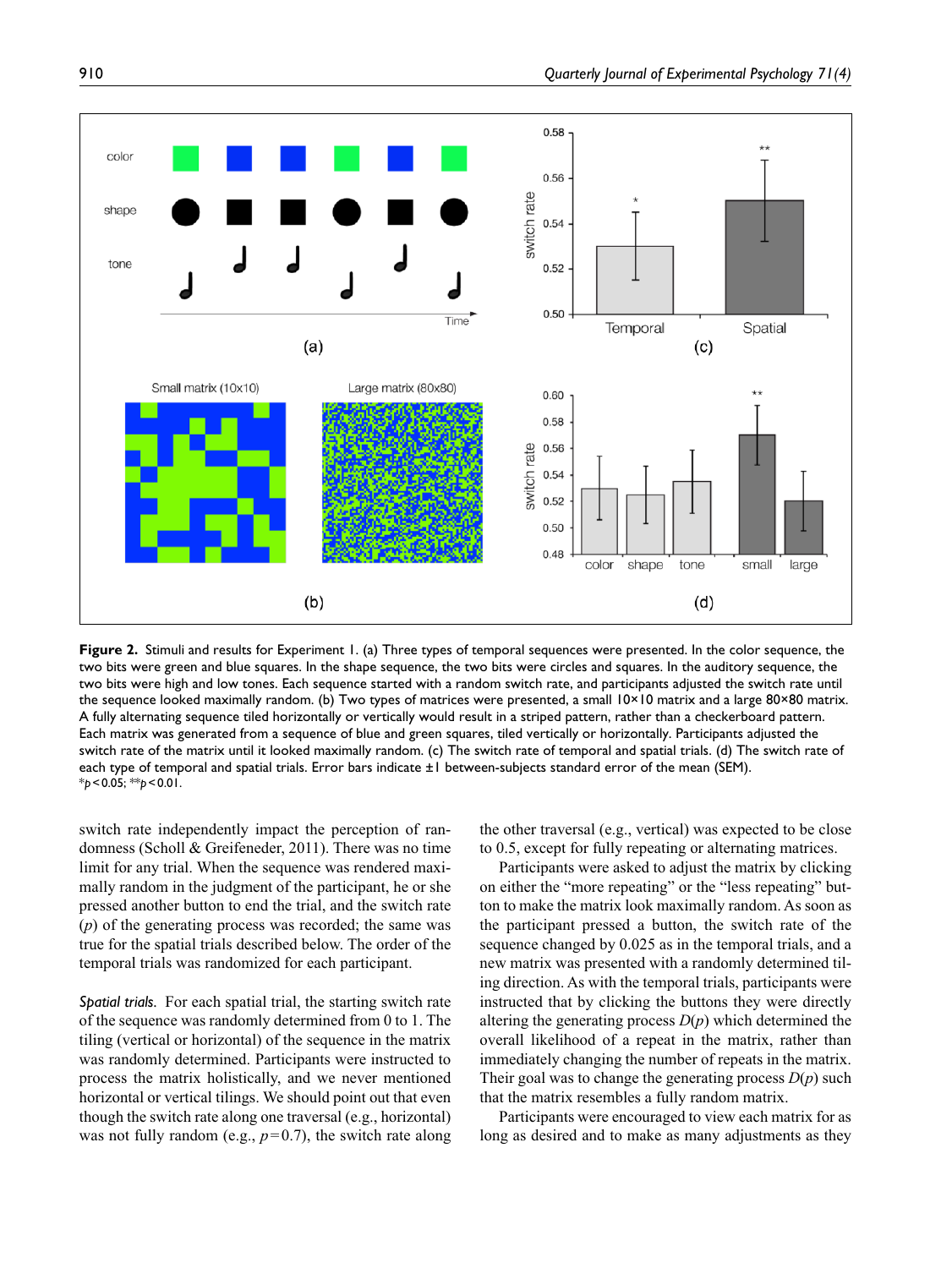wanted. There was again no time limit for any trial. If the matrix looked maximally random, participants pressed another button to end the trial. Participants always completed the temporal trials before the spatial trials. The order of the small or large matrices was randomized for each participant.

#### *Results and discussion*

Across all trials, participants viewed 97.8 (*SD*=55.4) bits on average of a sequence before making a decision. They adjusted the sequence 34.4 (*SD*=59.0) times on average before making a decision.

For each trial, the switch rate of the sequence that the participant judged to be maximally random was recorded. Across participants, the average switch rate of the temporal trials was  $0.53$  (*SD*=0.10), reliably above 0.5 (fully random)  $(t(45)=2.03, p<0.05, d=0.30)$ . The average switch rate of the spatial trials was  $0.55$  (*SD* = 0.12), again reliably above 0.5 ( $t(45) = 2.71$ ,  $p < 0.01$ ,  $d = 0.40$ ), but not different from that of the temporal trials  $(t(45)=0.80, p=0.43, d=0.14)$ . This reveals an overalternation bias for both temporal and spatial trials (Figure 2c). To confirm that the initial switch rate of each sequence was not biased, we found that the starting switch rate was not different from 0.5 for the temporal trials ( $M=0.49$ ,  $SD=0.12$ ,  $t(45)=0.42$ ,  $p=0.68$ ,  $d=0.06$ ) or for the spatial trials  $(M=0.50, SD=0.12, t(45)=0.14,$  $p=0.89$ ,  $d=0.02$ ). These results suggest that over-alternating sequences were judged to be maximally random, regardless of the temporal or the spatial presentation mode.

First, for the temporal trials, a 3 (three feature dimensions: color, shape and tone)  $\times$  2 (fast vs slow speed) repeated-measures analysis of variance (ANOVA) revealed no main effect of feature dimension  $(F(2, 90)=0.06,$  $p=0.94$ ,  $\eta_p^2 < 0.09$ ), speed (*F*(1, 45)=0.08, *p*=0.78,  $\eta_p^2$  < 0.01) or interaction (*F*(2, 90)=0.03, *p*=0.94,  $\eta_p^2$  < 0.01). There was no difference in the switch rate among the color, shape and auditory trials  $(F(2, 90)=0.06,$  $p=0.94$ ,  $\eta_p^2 < 0.01$ ). Then, the specific types of temporal trials were compared. The average switch rate was 0.533  $(SD=0.16)$  for the color trials and  $0.525$   $(SD=0.15)$  for the shape trials, and the two were not different  $(t(45)=0.30,$  $p=0.77, d=0.05$ . The average switch rate for the auditory trials was 0.535 (*SD*=0.16). Moreover, the average switch rate was  $0.528$  (*SD*=0.13) for the fast trials and 0.534  $(SD=0.12)$  for the slow trials, and the two were not different  $(t(45)=0.28, p=0.78, d=0.05)$ . No specific trial type produced a switch rate reliably above  $0.5$   $(t(45) < 1.90$ ,  $p > 0.06$ ,  $d < 0.29$ ). Nonetheless, the switch rates of all trial types were remarkably similar (between 0.525 and 0.535; Figure 2d). This suggests that the randomness judgment was consistent across feature dimensions, sensory modalities and presentation speed.

For spatial trials, the average switch rate was 0.57  $(SD=0.15)$  for small matrices, reliably above  $0.5$  $(t(45)=3.28, p<0.01, d=0.48)$ . The average switch rate was 0.52 (*SD*=0.15) for large matrices, not different from 0.5 (*t*(45)=0.89, *p*=0.38, *d*=0.13) or from that of the small matrices  $(t(45)=1.84, p=0.07, d=0.35)$ . There was a significant correlation in the switch rates between small matrices and temporal trials  $(r(44)=0.39, t=2.79, p<0.01)$ , but not between large matrices and temporal trials  $(r(44)=0.13, t=0.86, p=0.40)$ . This suggests that the over-alternation bias was more prominent when the sample that the participants experienced at a given moment in time was small (100 bits) than when the sample was large (6400 bits).

Finally, we observed a strong anchoring effect for all types of trials in the experiment. Specifically, the switch rate was highly correlated with the starting switch rate for both temporal trials  $(r(44)=0.50, t=3.85, p<0.001)$  and spatial trials  $(r(44)=0.44, t=3.23, p<0.01)$ , and also for color ( $r(44)$ =0.58,  $t=4.67$ ,  $p<0.001$ ), shape ( $r(44)$ =0.46, *t*=3.44, *p*<0.01), auditory trials (*r*(44)=0.59, *t*=4.85,  $p$ <0.001), as well as for small matrices ( $r(44)$ =0.55,  $t=4.33, p<0.001$ ) and large matrices ( $r(44)=0.49, t=3.72$ , *p*<0.001).

Taken together, these results suggest that over-alternating sequences were judged as maximally random. Importantly, this bias was consistent across presentation modes (temporal vs spatial), feature dimensions (color vs shape), sensory modalities (visual vs auditory), speed (fast vs slow) and stimulus size (small vs large matrices).

# **Experiment 2**

In Experiment 1, any adjustment made by the participants altered the underlying process that generated the stimuli and thus resulted in an entirely new and different sequence. A different method to probe people's concept of randomness is to have participants produce each bit in the sequence as if the bits are generated by a random process. Thus, Experiment 2 employed this paradigm to see whether the over-alternation bias was consistent with that observed in Experiment 1.

#### *Participants*

In total, 65 undergraduate students (47 females, mean age=21.5years, *SD*=2.9) from UBC participated for course credit.

#### *Stimuli and procedure*

Participants completed 12 trials in total. In each trial, they were first presented with a matrix and then asked to adjust the cells in the matrix to make it maximally random. The initial matrix was fully uniform, alternating or random.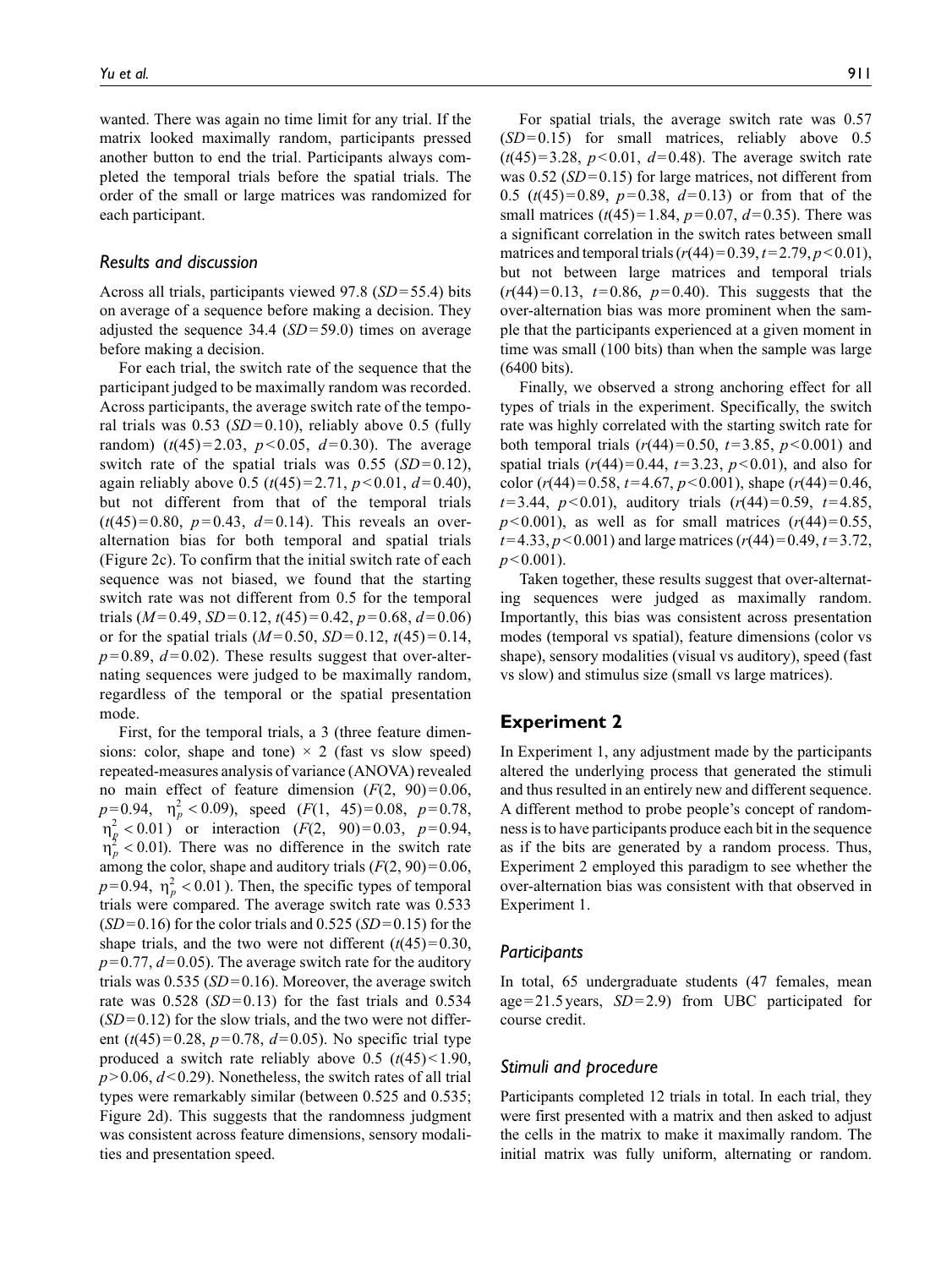Each matrix was  $10\times10$  with 100 cells in total, subtending 15°. Each cell could be either black or white, representing the two possible bits. Of the 12 trials, there were three types of matrices which were initially presented to participants: uniform matrices with all black or white cells (probability of a switch was 0 in the generating process), fully alternating matrices with a sequence (probability of a switch was 1 in the generating process) tiled horizontally or vertically, and fully random matrices with a random sequence (probability of a switch was 0.5 in the generating process) tiled horizontally or vertically (Figure 3a). The trials were presented in a random order.

In each trial, participants first viewed the initial matrix and then clicked on any cell in the matrix to reverse its color. They were told to produce a maximally random matrix as if all the bits were generated by a truly random process (e.g., a fair coin). They were encouraged to change as many cells as they like and also take as much time as they needed until the matrix looked fully random. As in Experiment 1, there was no time limit. The observed switch rate of the matrix was recorded.

# *Results and discussion*

To compute the switch rate of a produced matrix, the matrix was transformed into two binary sequences, one by extracting the bits across columns horizontally through the matrix and another by traversing across rows vertically through the matrix. The switch rates of the two sequences were computed and then averaged. The average switch rate was 0.53 (*SD*=0.07), reliably above 0.5 (*t*(64)=3.48,  $p$ <0.001,  $d$ =0.43). This again shows an over-alternation bias in the production of random matrices (Figure 3b). The current switch rate was not reliably different from that of the small matrices  $(0.57)$  in Experiment 1  $(t(109)=1.78$ ,  $p=0.08$ ,  $d=0.36$ ) or from the switch rate of temporal trials (0.53) in Experiment 1 (*t*(109)=0.06, *p*=0.95, *d*=0.01). This reveals a consistent concept of randomness between the two experiments using different probing methods.

Among the three types of matrices, there was a reliable difference in the switch rate via a one-way repeated-measures ANOVA (*F*(2, 128)=26.18, *p*<0.001,  $\eta_p^2 = 0.29$ ). Specifically, when the initial matrix was uniform, the switch rate of the produced matrix was 0.48 (*SD*=0.13), not different from 0.5 (*t*(64)=1.14, *p*=0.26, *d*=0.14), but reliably different from that when the initial matrix was fully alternating  $(M=0.55, SD=0.05, t(64)=5.45,$  $p$ <0.001,  $d$ =0.70) or when the initial matrix was fully random (*M*=0.56, *SD*=0.05, *t*(64)=5.19, *p*<0.001, *d*=0.74). The latter two switch rates were not different from each other  $(t(64)=0.62, p=0.53, d=0.06)$  but were both

reliably above 0.5 (alternating:  $t(64)=7.74$ ,  $p<0.001$ , *d*=0.96; random: *t*(64)=8.88, *p*<0.001, *d*=1.10).

These results suggest that the produced matrix was over-alternating and biased toward the initial matrix, showing the same anchoring effect as in Experiment 1. Importantly, the over-alternation bias was consistent with that in Experiment 1, despite the differences in the tasks.

# **Experiment 3**

The goal of this experiment was to replicate Experiments 1 and 2 with a more powerful design. In Experiment 1, each participant only completed one temporal trial for each type of trials. To reduce the variance within a participant, we here increased the number of trials for each type of trials within a participant. Moreover, each participant completed the tasks in both Experiments 1 and 2. Thus, Experiment 3 used a within-subjects design with more statistical power to examine the over-alternation bias.

# *Participants*

In total, 50 undergraduate students (39 females, mean age=19.9years, *SD*=2.3) from UBC participated for course credit.

#### *Stimuli and procedure*

Each participant completed 64 trials in total. The first 40 trials were analogous to the temporal trials and spatial trials described in Experiment 1. Each temporal trial described in Experiment 1 was run four times, resulting in 24 temporal trials. Following the temporal trials, participants completed 16 spatial trials, where participants either adjusted a smaller  $11\times11$  matrix subtending  $10^{\circ}$  (8 trials) or a larger  $81\times81$ matrix subtending 9° (8 trials) to allow for a checkerboard rather than a stripy pattern for fully alternating matrices. The order of the direction of tiling (vertical vs horizontal) was randomized and counterbalanced. For both the temporal and spatial trials, participants adjusted the temporal sequences or spatial matrices by clicking two buttons—"more repeating" or "less repeating"—for as long as they would like, until the sequence/matrix looked maximally random to them. In addition, participants were explicitly told that a maximally random sequence is the one that is most likely to be generated by a random process (e.g., a fair coin). Once again, participants were told that they were adjusting the overall likelihood of seeing a repeat in the sequence, rather than immediately changing the number of repeats after each adjustment. Participants then clicked a separate button to end the trial, and the switch rate in the generating process for the temporal sequences was recorded, but the observed switch rate of the matrices was recorded. This is because there was no way to identify the length of the temporal sequence over which the participant deemed most random.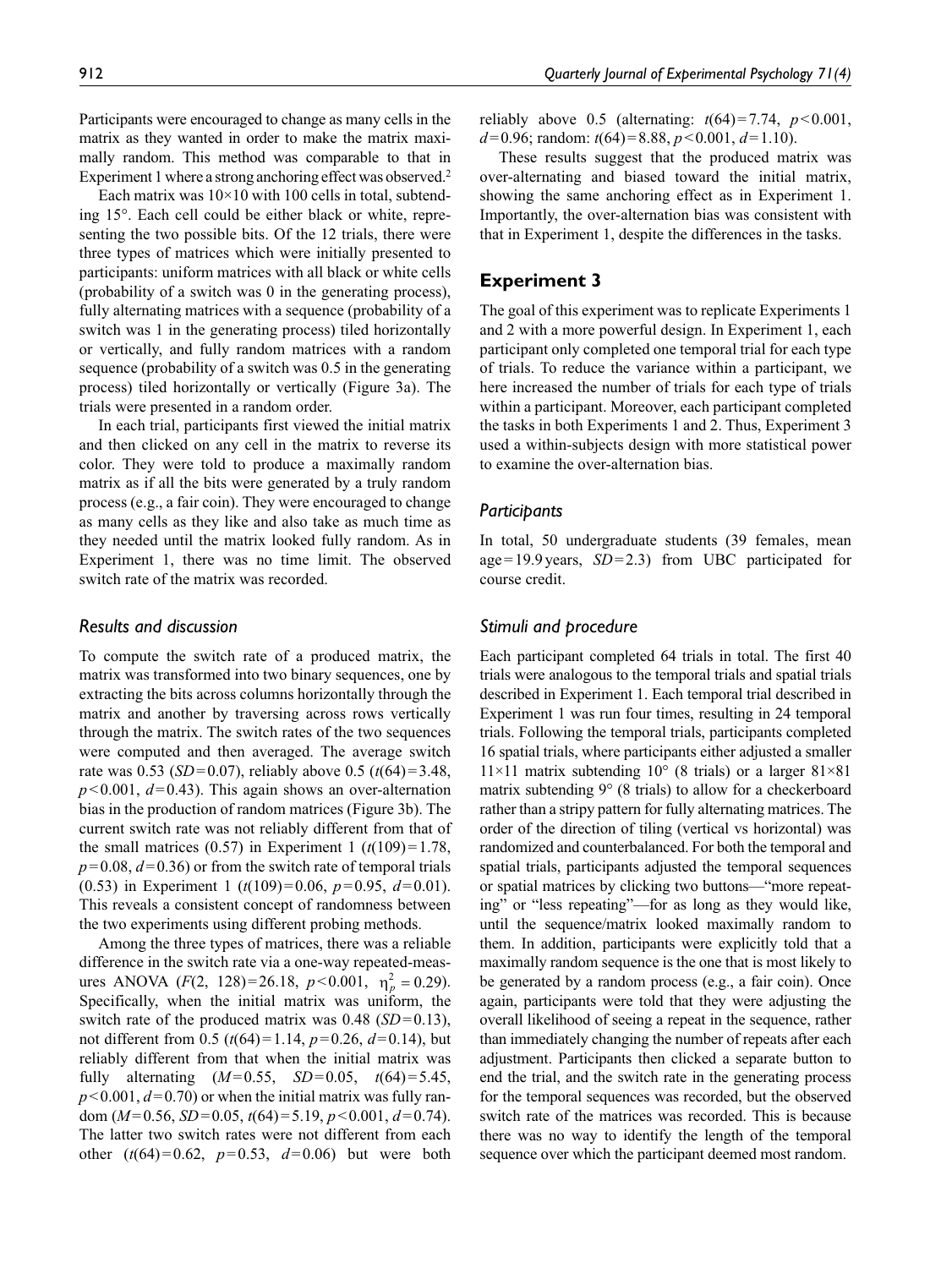

**Figure 3.** Stimuli and results for Experiment 2. (a) Three types of the initial  $10 \times 10$  matrices were presented to participants. Two examples of each type are shown in the figure. Uniform matrices started with all black or white cells, fully alternating matrices with a fully alternating sequence tiled horizontally or vertically, and fully random matrices with random sequences tiled horizontally or vertically. Participants clicked on the cells in the matrix to change its color, until the matrix appeared maximally random as if the matrix was determined by a random process. (b) The switch rate of participants' produced matrices was presented for each of the three initial matrices. The switch rates were compared against the truly random point 0.5. \*\**p*<0.01.

The last 24 trials in the experiment were the same as the 12 trials described in Experiment 2, except for two critical differences: (1) the number of trials doubled, and (2) each matrix was  $11 \times 11$  to allow for a checkerboard rather than a stripy pattern for fully alternating matrices.

# *Results and discussion*

In this experiment, the observed switch rate of the adjusted matrices (analogous to the spatial trials in Experiment 1)

and the observed switch rate of produced matrix (analogous to Experiment 2) were computed in the same way as in Experiment 2. That is, to compute the switch rate of a matrix, the matrix was transformed into two binary sequences, one by extracting the bits across columns horizontally through the matrix and another by traversing across rows vertically through the matrix. The switch rates of the two sequences were computed and then averaged. On average, participants viewed 33.9 (*SD*=14.1) bits in a sequence before making a decision. On average,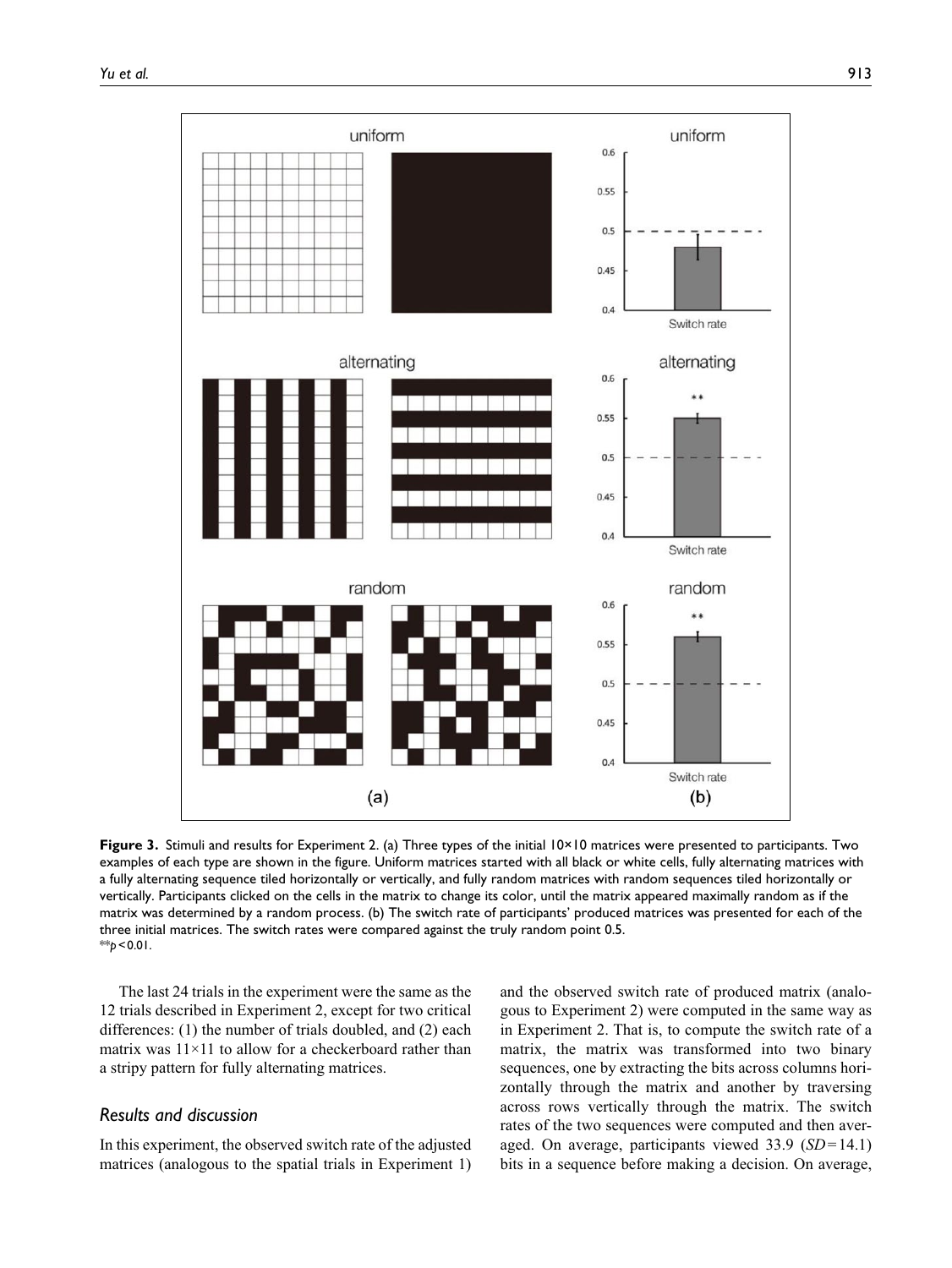

**Figure 4.** Results of Experiment 3. (a) Replication of Experiment 1. (b) Replication of Experiment 2. The switch rates were compared against the truly random point 0.5. \**p*<0.05; \*\**p*<0.01.

participants made 14.4 (*SD*=9.6) adjustments before making a decision.

For the temporal trials, a 3 (three feature dimensions: color, shape and tone)  $\times$  2 (fast vs slow speed) repeatedmeasures ANOVA revealed a main effect of feature dimension  $(F(2, 98)=4.74, p=0.01, \eta_p^2=0.09$ ), but no effect of speed  $(F(1, 49)=0.05, p=0.83, m_p^2 < 0.01)$  or interaction  $(F(2, 98)=0.13, p=0.88, \eta_p^2 < 0.01)$ . The switch rates were reliably above 0.5 for color (*M*=0.53, *SD*=0.08, *t*(49)=2.33, *p*=0.02, *d*=0.53), shape (*M*=0.56, *SD*=0.08,  $t(49)=5.21$ ,  $p<0.001$ ,  $d=0.74$ ) and tone dimensions (*M*=0.56, *SD*=0.08, *t*(49)=5.49, *p*<0.001, *d*=0.78), revealing a robust over-alternation bias (Figure 4a). Among the three types of temporal trials, there was a reliable difference  $(F(2, 98)=4.74, p=0.01, \eta_p^2=0.09)$ ; both shape and tone trials were higher than color trials ( $p < 0.05$ ), but there was no difference between shape and tone trials  $(p=0.99)$ .

For the spatial trials analogous to those in Experiment 1, the switch rates of both the large and small matrices were reliably above 0.5 (for large matrices: *M*=0.52, *SD*=0.06, *t*(49)=2.31, *p*=0.03, *d*=0.33; for small matrices: *M*=0.54, *SD*=0.06, *t*(49)=5.61, *p*<0.001, *d*=0.79). Consistent with the findings in Experiment 1, the switch rate of small matrices was reliably higher than those of large matrices (*t*(49)=2.19, *p*=0.03, *d*=0.38).

For the spatial trials analogous to those in Experiment 2, among the three types of matrices (with the initial matrix

being uniform, random or alternating), there was a reliable difference in the switch rate via a one-way repeatedmeasures ANOVA  $(F(2, 98) = 64.59, p < 0.001, \eta_p^2 = 0.57)$ , with all pair-wise comparisons being significant  $(p<0.001)$ . This provides further evidence for the anchoring effect of the initial matrix as found in Experiment 2.

Specifically, when the initial matrix was uniform, the switch rate of the produced matrix was 0.44 (*SD*=0.12), reliably below 0.5 ( $t(49) = 3.61$ ,  $p < 0.001$ ,  $d = 0.51$ ), but when the initial matrix was random, the switch rate of the produced matrix (*M*=0.54, *SD*=0.04) was reliably above 0.5 (*t*(49)=6.43, *p*<0.001, *d*=0.91). When the initial matrix was fully alternating, the switch rate of the produced matrix  $(M=0.63, SD=0.10)$  was reliably above 0.5 (*t*(49)=10.01, *p*<0.001, *d*=1.42).

Additionally, the average switch rate of the produced matrices in this task was not different from that of the temporal task  $(t(49)=1.16, p=0.25, d=0.23)$  or spatial task  $(t(49)=0.47, p=0.64, d=0.07)$  shown in Figure 4a. This further provides evidence for the consistency of the overalternating bias across different task domains and probing methods.

# **General discussion**

The goal of this study was to examine consistency in the subjective concept of randomness across different domains. Across three experiments, we found a highly stable over-alternation bias across presentation modes (temporal vs spatial), feature dimensions (color vs shape), sensory modalities (visual vs auditory), speed (fast vs slow), stimulus size (small vs large matrices) and probing methods (adjusting the generating process vs individual bits). These results suggest that the subjective concept of randomness is consistent in the face of vast stimulus variations. In addition, we found a strong anchoring effect in all experiments. Specifically, the switch rate of the sequences that were deemed as most random was correlated with the starting switch rate of the sequence (Experiment 1). Moreover, the switch rate of the produced matrix was lower when the starting matrix was fully uniform than when the starting matrix was fully alternating or random (Experiments 2 and 3). Despite the anchoring effect, the over-alternation bias was consistent across all experiments.

The over-alternation bias observed in this study was less pronounced than that in previous studies on randomness judgments (Bar-Hillel & Wagenaar, 1991; Falk & Konold, 1997; Lopes & Oden, 1987; Nickerson & Butler, 2009; Wagenaar, 1972; Zhao et al., 2014). The switch rate of the stimuli that were deemed maximally random in our tasks ranged from 0.52 to 0.63, whereas in most previous studies the switch rate was above 0.6. The relatively low switch rate might be driven by the anchoring effect. Since the starting switch rate of the stimuli was around 0.5 for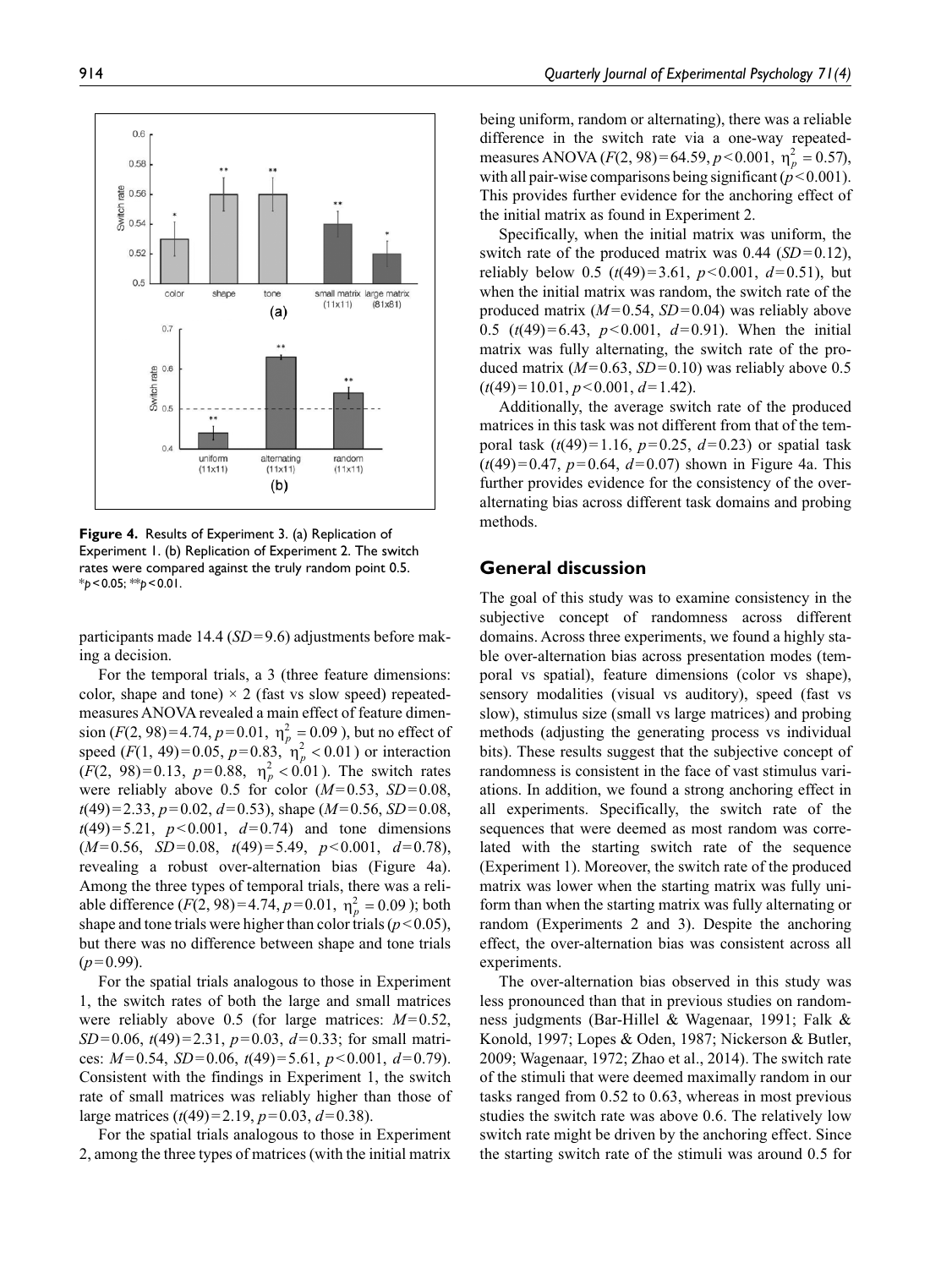all experiments, this initial anchor may have weakened the over-alternation bias toward true randomness, lowering the final switch rate of the stimuli that were judged as maximally random. However, it is worth noting that the anchoring effect automatically alters perception without subjective awareness (Tulving & Schacter, 1990). In our experiments, such bias to anchor to the initial sequence affected the produced sequence, but bias might be largely implicit in our participants which could automatically influence their conscious decision of how random the stimulus looked, although we did not have direct evidence on their awareness.

The most noteworthy finding of this study was that the over-alternation bias was consistently observed across various stimulus and task domains. This consistency suggests that people's concept of randomness is immune to differences in the stimuli used to embody randomness and in the elicitation methods used to express randomness. People's conception of randomness must therefore have a stable abstract character, applying similarly to distinct physical domains. There were, however, variations in the strength of the over-alternation bias. For example, the bias was smaller in the color dimension (in Experiment 3) than in the shape or the tone dimensions. One possible explanation is that the contrast between the two colors may be more salient and thus better encoded than a switch in shapes or tones, resulting in a more accurate expression of randomness.

What explains the consistent over-alternation bias? One explanation focuses on the limitations of working memory (Baddeley, 1966; Kareev, 1992). People can only hold a limited number of items in working memory, which means that the amount of bits processed at a given moment in time is constrained. This is especially true when people process temporal sequences. On the other hand, the overalternation bias was less prominent with large spatial matrices, where people can sample large amounts of information simultaneously. This finding is consistent with Hahn and Warren's (2009) explanation, that is, within finite sequences (less than 500 bits), alternations are more likely to occur than streaks. Thus, the over-alternation bias could be explained by people's limited perceptual experiences with the environment. This also suggests that as people sample more information in large matrices (with 6400 bits), the over-alternation bias should be reduced, which was supported by our findings.

In addition to the working memory account, people may assume equal frequency of outcomes within a local sequence they can sample due to local representativeness (Tversky & Kahneman, 1971). Such emphasis on local equality for a limited number of bits held in working memory can cause the over-alternation bias. If local equality is assumed for short sequences (as in small matrices or temporal sequences in our experiments), the enforced balance of frequency of each outcome would increase the switch rate of the sequence. This account is supported by the findings in all experiments where the switch rate was consistently above 0.5.

In conclusion, this study demonstrates a highly consistent over-alternation bias in people's randomness concept across presentation modes, feature dimensions, sensory modalities, stimulus speed, stimulus size and probing methods.

### **Acknowledgements**

For assistance with data collection, we thank Yu Luo. We also thank the Zhao Lab for helpful comments.

# **Declaration of conflicting interests**

The author(s) declared no potential conflicts of interest with respect to the research, authorship and/or publication of this article.

#### **Funding**

The author(s) disclosed receipt of the following financial support for the research, authorship, and/or publication of this article: This work was supported by NSERC Discovery Grant (RGPIN-2014-05617 to J.Z.), the Canada Research Chairs program (to J.Z.), the Leaders Opportunity Fund from the Canadian Foundation for Innovation (F14-05370 to J.Z.) and the NSERC Canada Graduate Scholarship Master's program and Elizabeth Young Lacey Fellowship (to R.Q.Y.).

### **Notes**

- 1. The encouragement to observe long stretches of the sequence was a hedge against unlucky outputs from *D*(*p*). It is possible even for *D*(0.5) to relentlessly produce the same bit over and over; however, this is unlikely. (Notice that all sequences of the same length have the same probability of random generation.) There is thus no guarantee that bad luck does not infect the results reported below, only low probability that such is the case. It was made clear to the participants that a maximally random sequence is most likely generated by a random process (e.g., a fair coin).
- 2. It is difficult to compare our paradigms with a temporal production task where participants generate a random sequence. This is because participants are not exposed to any initial sequence in the temporal production task, and thus, their produced sequence is free from any anchoring effect. Therefore, we did not include a temporal production task in this experiment. Nonetheless, to provide evidence for our concern, we did run a temporal production task where each participant produced a 100-bit sequence of Ts and Hs. The average switch rate of the produced sequence was 0.68 (standard deviation [*SD*]=0.12), reliably above 0.5 (*t*=11.54,  $p$ <0.001,  $d$ =1.43). This switch rate is consistent with previous studies on randomness production (Bar-Hillel & Wagenaar, 1991), but much higher than the switch rate in our tasks.

#### **References**

Baddeley, A. D. (1966). The capacity for generating information by randomization. *Quarterly Journal of Experimental Psychology*, *18*, 119–129.